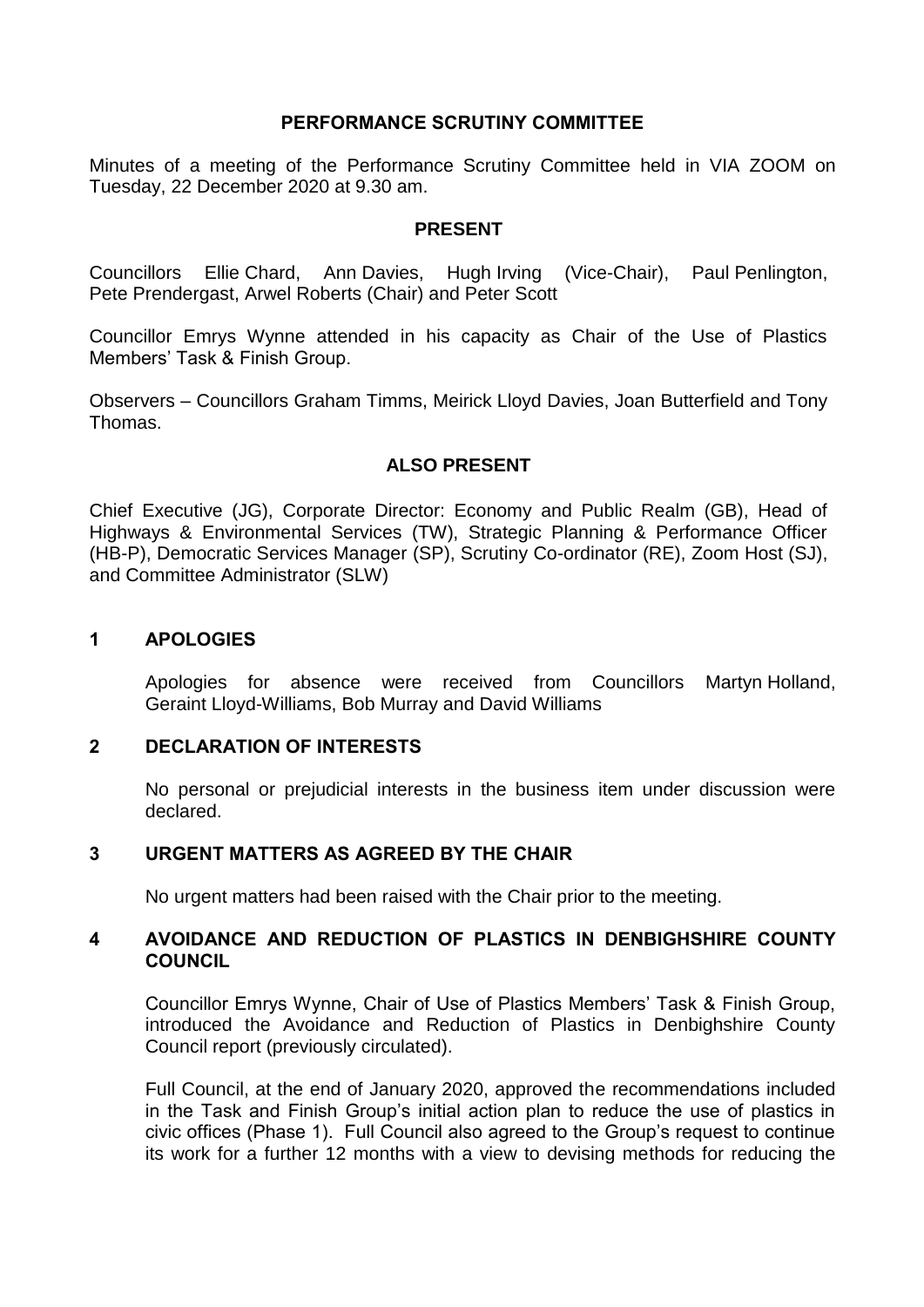use of plastics in two specific areas, namely school catering and procurement (Phase 2).

Within a matter of weeks of the above decision being taken the COVID-19 pandemic struck and the country went into lockdown.

The report outlined the proposed recommendations following the recent meeting of the Use of Plastics Members' Task & Finish Group where the group acknowledged the achievement of Phase 1 in reducing the use of plastics in civic offices and considered a way forward in relation to the work it had been tasked to undertake, but were unable to progress Phase 2 (School Catering and Procurement) due to the pandemic.

Officers involved with the Climate and Ecological Change Strategy – suggested that recommendation (ii) included the following words highlighted in bold text `Opportunities to reduce the use of plastics in school catering and procurement **for the benefit of reducing carbon emissions**, along with any future work on the avoidance and reduction of plastics in Denbighshire County Council (including its Alternative Delivery Models (ADMs) e.g. Denbighshire Leisure Limited (DLL) be coordinated under the proposed Climate and Ecological Change Strategy.

The Task and Finish Group was of the view that the proposal for the work to be coordinated under the proposed Climate and Ecological Change Strategy demonstrated a sustainable approach to the environment and contributed positively overall to the well-being goals.

During discussions, it was suggested and agreed that an additional recommendation be included for approval as follows:

"the Scrutiny Chairs and Vice-Chairs Group (SCVCG) be requested to determine the most effective forum for monitoring the implementation and delivery of reducing the use of plastics within Denbighshire County Council and the Council's wider Ecological and Climate Change Strategy".

Councillor Peter Scott proposed that the three recommendations formulated by the Task and Finish Group and outlined in the report, along with the fourth recommendation put forward by the Committee at the meeting should be approved. Councillor Hugh Irving seconded Councillor Scott's proposal.

A formal vote was taken on the four recommendations en-bloc. All Committee members present voted for the recommendations, no Committee member present indicated they wished to vote against or abstain from voting on any of the recommendations. The Committee therefore unanimously:

*Resolved: - having considered the information provided by the Task and Finish Group on its work thus far that –*

*(i) given the current circumstances due to the global COVID-19 pandemic, that Phase 2 of the Group's work should not proceed and that the Task and Finish Group be disbanded;*